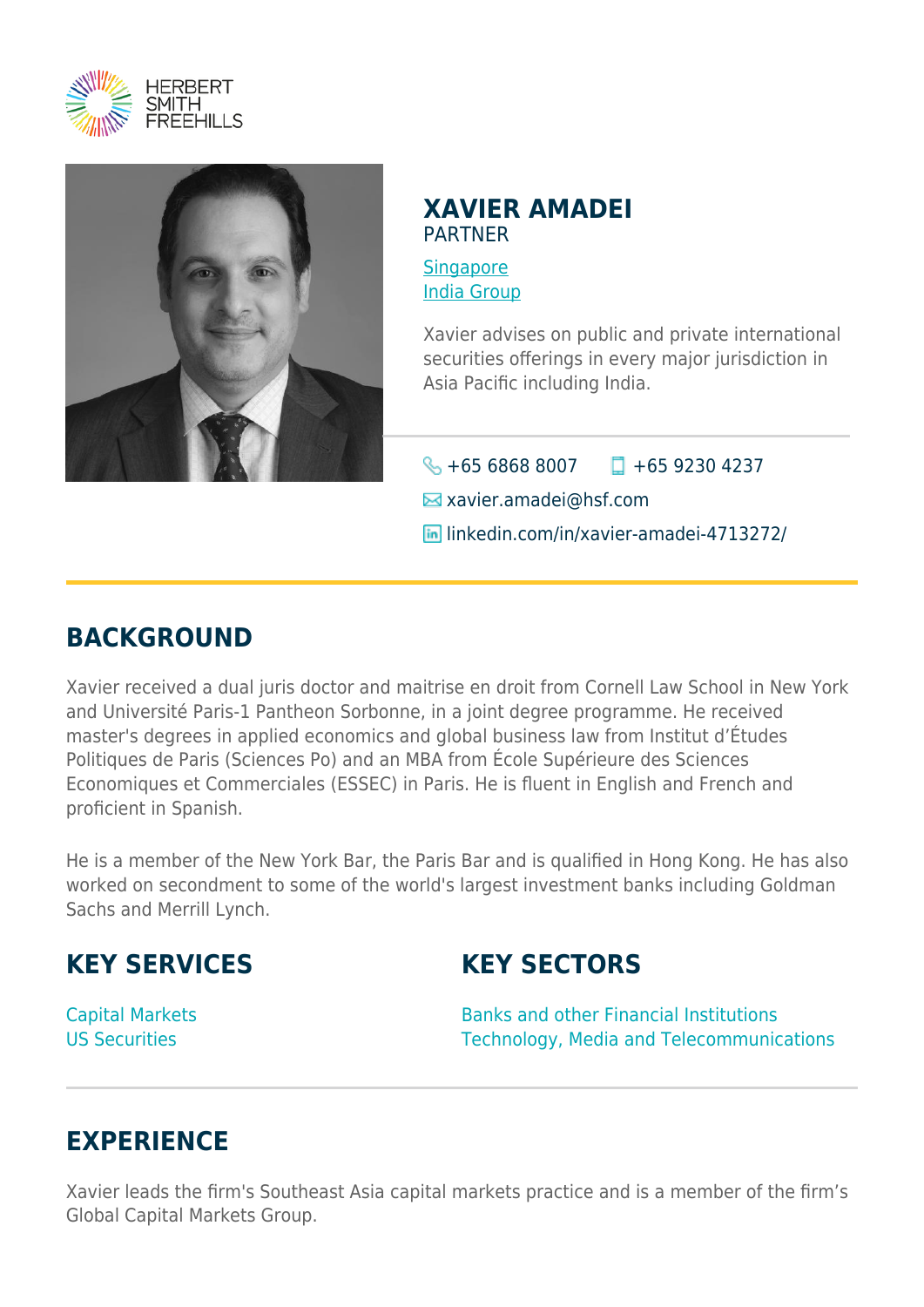A highly accomplished US securities lawyer, he has extensive experience advising on public and private international securities offerings in every major jurisdiction in Asia Pacific including India.

Xavier advises investment banks, issuers and shareholders on cross-border securities offerings, with a particular focus on IPOs, rights issues, block trades, medium term note programmes, straight debt issuances, high yield note offerings, green bonds, liability management exercises, and other transactions.

He advises on deals across a wide range of industries and sectors, including telecommunications, real estate and property development, energy and natural resources, finance, health care, and consumer.

Xavier works in tandem with colleagues across the firm's network of offices on regional and international deals, including supporting the firm's Australian and Greater China capital markets and US securities teams.

Xavier's experience includes\*:

- the underwriters on the public offering of new and existing ordinary shares in Thailand's Siam Makro Public Company Limited by the issuer and major shareholders
- the issuer on the spin-off of its subsidiary SCG Packaging Public Company Limited (SCGP), through SCGP's US\$1.4 billion IPO (including an over-allotment option) and listing on the Stock Exchange of Thailand
- Muang Thai Life Assurance Public Company Limited on its inaugural issuance of US\$400 million fixed date reset subordinated notes due 2037 - the first Tier 2 offering by a Thai insurance company to foreign investors
- PT Bank Negara Indonesia (Persero) TBK on its issuance of US\$600,000,000 Additional Tier 1 Perpetual Non-Cumulative Capital Securities - the first Tier 1 offering by an Indonesian bank
- the arrangers of PT Indofood CBP Sukses Makmur Tbk's (i) offering of US\$ 600,000,000 3.541 per cent senior unsecured bonds due 2032 and and US\$400,000,000 4.805 per cent senior unsecured bonds due 2052 and (ii) offering of US\$1,150,000,000 3.398 per cent senior unsecured bonds due 2031 and US\$600,000,000 4.745 per cent senior unsecured bonds due 2051
- PT Perusahann Listrik Negara (Persero) on the establishment of its US\$5 billion Global